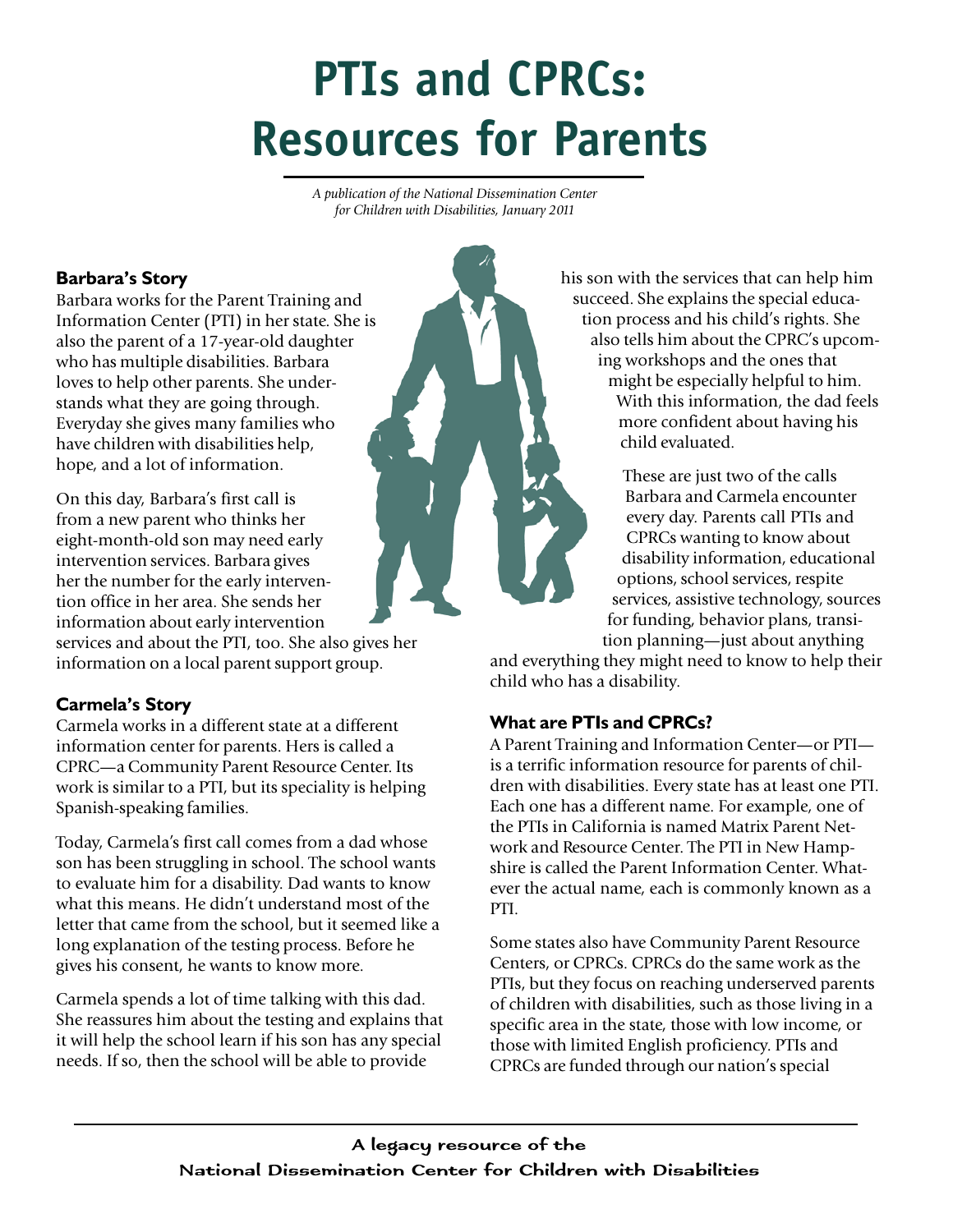education law, the Individuals with Disabilities Education Act (IDEA). As you can probably guess from their name, their purpose is to *provide parents with information and training* about:

- disabilities;
- parent and children's rights under the IDEA and other relevant laws; and
- resources in the community, state, and nation.

Parent centers know about the needs of children and families. They understand school policies and practices. Through their experience with the education of children with disabilities, the needs of families and schools, parent centers make valuable contributions on a local and statewide basis in support of schools to improve services and outcomes for students with disabilities.

## **When would I call my PTI or CPRC?**

You might call your PTI or CPRC when you have a disability-related, early intervention, special education, or transition question. The parent center can help you:

- understand your child's disability and special needs;
- learn about the IDEA and what it means for your child;
- learn about the options, programs, services, and resources available to help your child and family;
- learn how to talk effectively to the people who work with your child;
- actively participate in making decisions about the services your child receives;
- work effectively with your child's school to develop your child's educational program;
- understand the benefits of mediation for resolving disagreements with your child's school; and
- participate in school reform efforts on a local and/or statewide basis if you so choose.

Some centers may also:

- provide information to teachers and other professionals who work with children with disabilities;
- help your child understand his or her rights upon reaching the age of majority; and



• help you participate in developing your state's improvement plan.

## **How do PTIs and CPRCs help parents?**

Parent centers such as the PTI and CPRC mainly help parents by providing information on the phon, via email, or through a website. You have a question, the PTI/CPRC tries to answer it. They may refer you to other helpful organizations in your community or offer practical advice.

Centers are run by well-trained and knowledgeable staff. Most have children with disabilities themselves. They answer the phone prepared to hear your concerns and issues. Most have one main office with a toll-free telephone number, so that parents can call free of charge from anywhere in the state. Many publish newsletters and other written materials. They may also provide these materials in other languages based upon the needs of families in the community. Many PTIs have several offices around the state.

Parent centers put major effort into conducting workshops, conferences, and seminars for parents. In these training sessions, parents can learn about IDEA, the special education process, recommended practices, and much, much more. Often, PTI and CPRC staff serve on different local and state level advisory councils, boards, or work groups that are designed to improve results for students with disabilities and enhance home-schoolcommunity partnerships. Some centers also extend their training and information services to professionals who work with children with disabilities and their families.

As you know, dealing with many issues at one time can be overwhelming. An experienced staff member at the PTI or CPRC can help you sort through the issues and put them in perspective.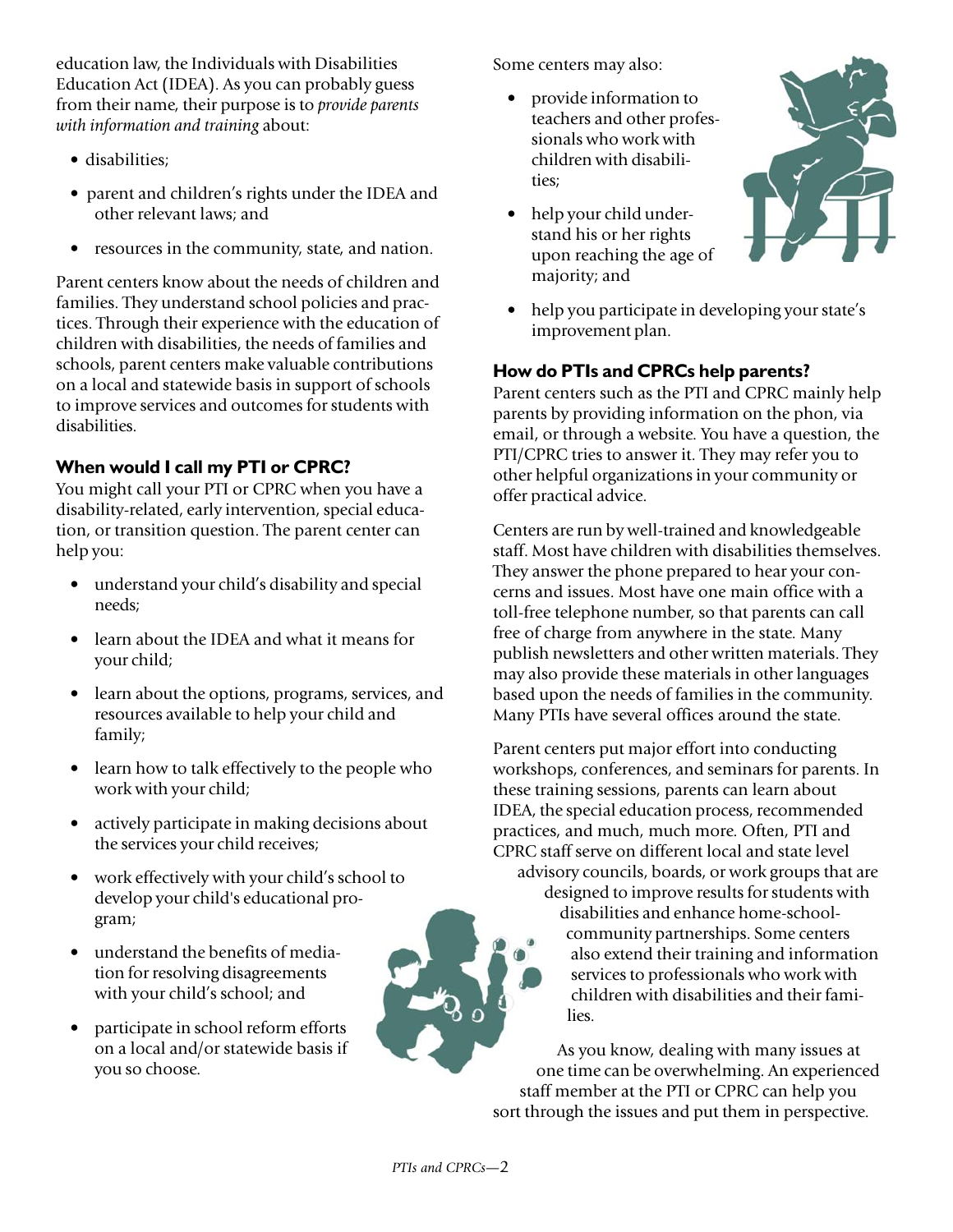Together, you can brainstorm strategies and possible solutions. What questions need to be asked? Of whom? What information or training would be helpful? What does the law say? The PTI/CPRC can help you address your unique concerns, and expand and build upon your knowledge and strengths.

Most centers have limited resources and don't go to school meetings to advocate for you and your child. Some centers do go to meetings, mainly to offer support to parents. Most often, the PTI/CPRC gives *you* the skills and confidence to negotiate for your child on your own. This helps you get your child the services needed to reach his or her full potential.

#### **Will I have to pay for services?**

Most services are free to parents. However, there may be some services where the PTI/CPRC does charge a fee. Parents should ask about any costs for services when they contact the center.

#### **My son has a disability. Can the PTI or CPRC help me find resources to help him?**

Absolutely. Depending upon your needs, the PTI or CPRC can usually:

- tell you about any upcoming workshops related to your son's disability;
- help you develop your negotiation skills, so you're sure his needs are addressed in his Individualized Education Program (IEP);
- put you in touch with available parent support groups;
- recommend articles, books, videos, and organizations;
- share information on resources and supports available from the school system, community, state, and national centers;
- give you a list of tutors, special schools, or programs for children with disabilities; and
- refer you to educational consultants or specialists, so you can learn more about what your child needs.

## **We just moved to this state. Our son needs special education services. We have his old IEP with us. Can the PTI or CPRC help us?**

Sure. First, the parent center will probably ask you some questions to get a picture of your situation. For example: Where do you live now? (This will tell the center what school district you're in.) What are the

dates on your son's IEP? (This will tell the center if the IEP is current or not.) What kind of services was your son receiving in your old state? (This will tell the center what types of services your son needs.)

The PTI or CPRC will probably share a lot of information with you. They may talk a bit about the law. Both federal and state regulations have requirements for schools when a child moves into the state with an IEP from another state. The center will want to make sure you understand what those requirements are.

With all this information, the PTI or CPRC should be able to direct you to the right school office. They can also advise you on how to use your son's existing IEP. This will be useful when you meet with staff at his new school. And you can always call the center back if you need more information in the future.

### **My daughter has been receiving special education services for two years, but I'm not sure she's getting all that she needs. How can the PTI or CPRC help me?**

There are several ways the PTI and CPRC can help you. First, the center may invite you to one of its workshops on the special education law, IDEA. There, you'll learn more about the rights of children with disabilities under the law. And you'll gain more understanding on how the special education process is designed to work. This information will help you work with the school system. The parent center may also recommend workshops that target areas such as:

- How to Develop Your Child's IEP
- Collaborating with Your Child's School
- How to Advocate for Your Child
- What Do You Do When Home-School Communication Breaks Down?